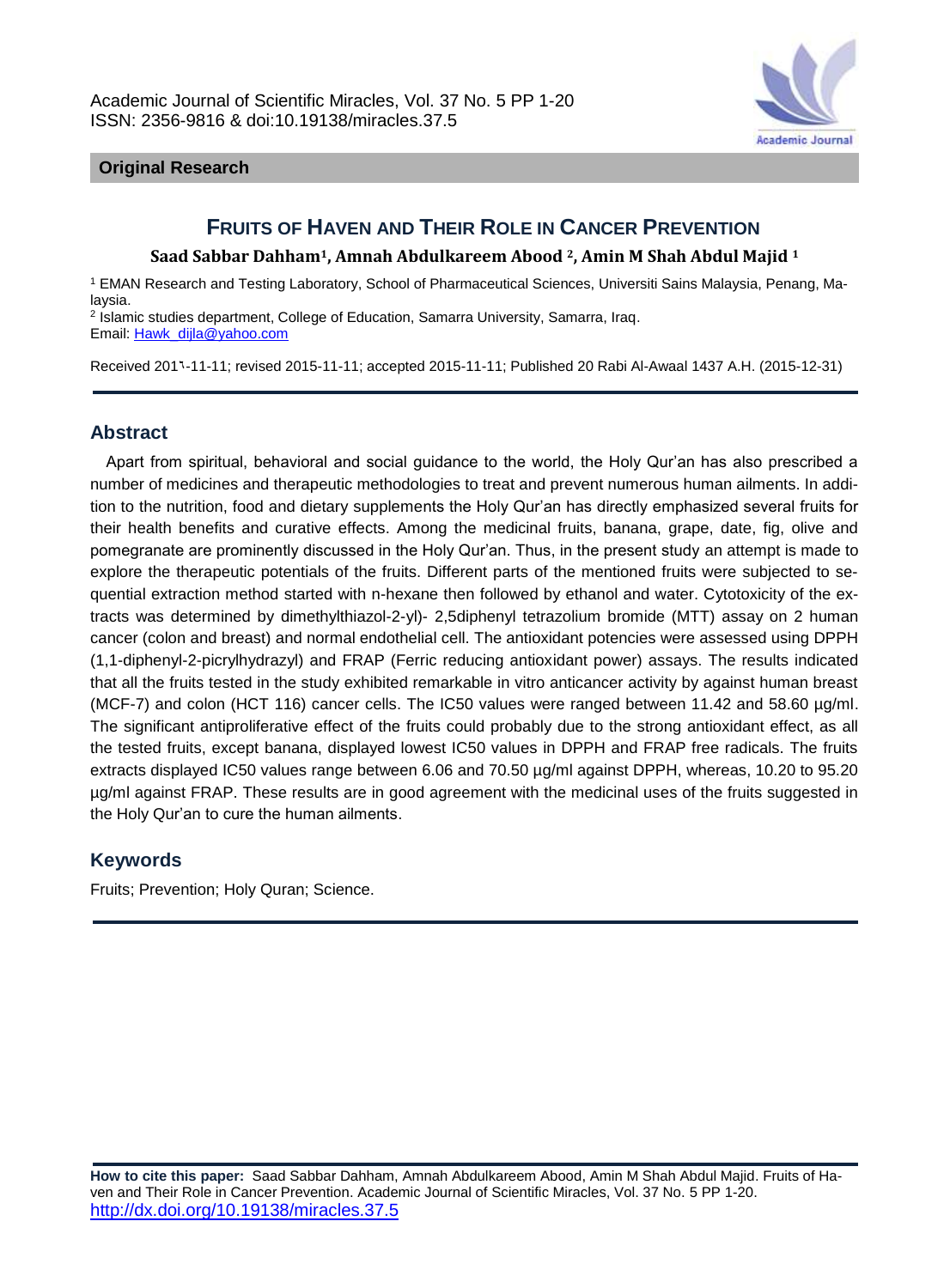#### **1. INTRODUCTION**

Arial (99,141). The unity and diversity of more than 250,000 flowering plant species distributed over the world ( Kong. et al, 2003), cannot be emerged by chance from inanimate matter as the theory of evolution was claimed, the theory which denies the creation process has failed to explain how life originated on earth (Yahya, 2006). There is some truth to the old adage that human diseases is as old as human race, Life and diseases are equally striking, where there is life diseases are bound to exist . Over the centuries, humans have deepened on plants for basic needs such as food, clothing, shelter, transportation, hunting weapon and medicine .The empirical findings of Traditional Arabic and Islamic Medicine (TAIM) that have been held, and still holds, an important position in primary health care system. Owing to the statement of prophet Muhammad Peace Be Upon Him (PBUH) *"The one who sent down the disease sent down the remedy."* and *"For every disease, Allah has given a cure."* The sentence of prophet (PBUH), was a clear message to search for those remedies (Ahmad et al., 2009; Azaizeh et al., 2010; Zaid et al., 2011). Recently, it has been ascertained that oxidative stress produced by free radicals has been significantly associated with several diseases development such as cardiovascular, cancer, and neurodegenerative diseases (Covas, 2008). On the other hand, there is now substantial evidence indicating that fruits have generated increased interest in putative protective dietary factors in coronary heart diseases, cancer and Alzheimer's disease (Ness and Powles, 1997; Hung et al., 2004; Dai et al., 2006). Natural phenolic compounds and antioxidant substances in the fruits has played an important role in disease prevention and treatment (Huang et al., 2009).

The Federal Drug Administration (FDA) has permitted 23 g of olive oil daily to reduce the risk of coronary heart disease (Covas, 2008). Several scientific studies has recommended regular consumption, five or more serving of fruits and vegetables per day for a better health program (Subar et al., 1995). Despite the advantage of new approaches in drug discovery methods, there is still shortage of lead compounds progressing in clinical trials. The extensive frequency of wide range of fruit bioactive compounds has provided a new and important lead compound. The major phytochemicals derived from fruits that have potential to prevent cancer includes carotenoids, vitamins, resveratrol, silymarin, quercetin, indole-3-carbinol, and sulphoraphane. These phytoconstituents usually target multiple cell signaling pathways of cancer, they are safe, and they lack the side effects of conventional chemotherapies.

With the strong evidences of medicinal value of the fruits, the present study was conducted to analyze the antioxidant and cytotoxic properties of 33 extracts prepared from six fruits; banana *Musa sapientum* (Musaceae), dates *Phoenix dactylifera* (palmae), fig *Ficus carica* (Moraceae), grape *Vitis vinifera* (Vitaceae), olive *Olea earopoae* (oleaceae) and pomegranate *Punica granatum* (punicaceae).

This study is the first to report the antioxidant and cytotoxic properties of combined fruits (fig and olive) biased on the mentioned criteria of Quran

#### **2. METHODS:**

#### **2.1.FRUIT MATERIAL**

Six fruits; banana *Musa sapientum* , dates *Phoenix dactylifera* , fig *Ficus carica* , grape *Vitis vinifera* , olive *Olea earopoae* and pomegranate *Punica granatum* were selected for the study, fruit material was collected during the period of March-April 2014 from Istanbul-Turkey, except grape *Vitis vinifera* (white and red) was collected from well known market in Pinang-Malaysia during August 2015.

#### **2.2. PREPARATION OF EXTRACTS**

The fruit materials were dried in oven (35-40 ºC) and powdered mechanically. The pulverized plant material (50 g) was subjected to sequential extraction method started with n-hexane and followed by ethanol and water. All the extracts were prepared by 250 mL of the solvents using hot maceration (40 ºC) method with intermittent shaking. The extracts were filtered and concentrated at 45 ºC under vacuum by rotary evaporator (Buchi, USA) and further dried overnight at 45 ºC. Stock solutions of the extracts were prepared at 10 mg/ mL in 100% dimethyl sulfoxide (DMSO). Further serial dilution of the stock was performed with cell culture media to obtain a range of desired concentrations of the extracts.

2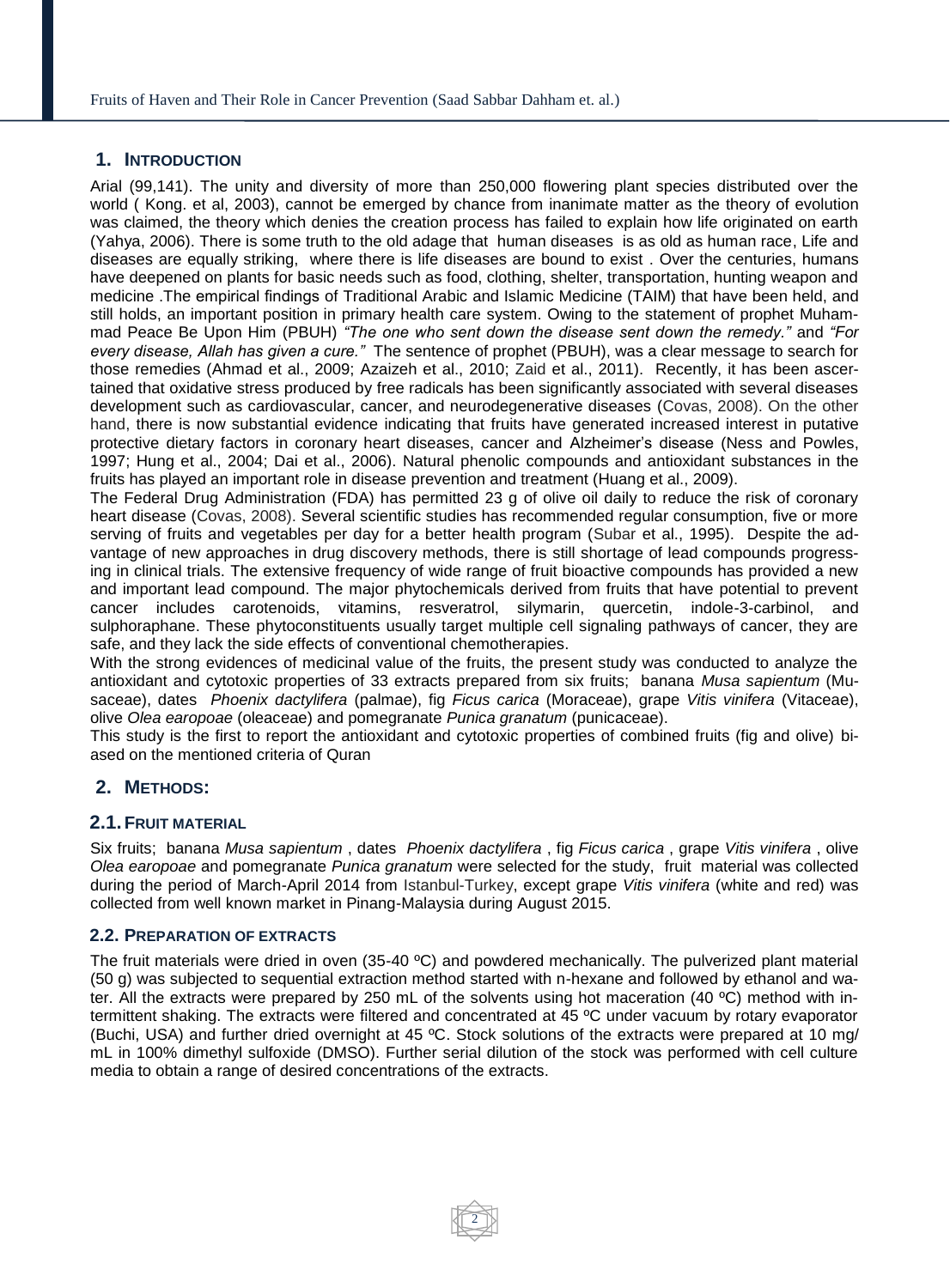#### **2.3. DPPH RADICAL SCAVENGING ACTIVITY**

DPPH (1,1-diphenyl-2-picrylhydrazyl) assay was carried out to evaluate the scavenging activity of the extracts (Dahham at al, 2016). The stock solution of DPPH was prepared at a concentration of 200 μM in absolute methanol while stock solutions of the extracts were prepared at concentration of 10 mg/mL. DPPH was dispensed into 96-well plate (100 μL/well) and immediately, 100 μL of test12 samples were added at final concentrations of 12.5, 25, 50, 100, 200 μg/mL. Methanol alone and methanol with DPPH were used as blank and negative control, respectively. Ascorbic acid was used as positive control. The mixtures were incubated at 30 °C for 30 min in the dark and then the absorbance was measured at 517 nm. The dose response curves were obtained and then used to calculate the median inhibitory concentration (IC50). The results are expressed as mean  $\pm$  SEM(n = 6).

#### **2.4. FERRIC REDUCING ANTIOXIDANT POWER (FRAP) ASSAY**

The FRAP assay was conducted according to (Dahham et al., 2015) method with minor modification. The FRAP reagent consists of 10 mM TPTZ (2,4,6- tripyridylstriazine) in 40 mMHCl, 20 mM FeCl3, and300 mM acetate buffer (pH 3.6) in proportions of1:1:10 (v/v/v). Various concentrations (3.25 – 100 μM) of fruit samples (50 μl) was added to 1.5 ml of freshly prepared FRAP reagent. The absorbance was measured at 593 nm using a TECAN Multi-mode microplate reader Model Infinite® 200 (Mannedorf, Switzerland) after 45 min of incubation. A standard curve was constructed using FeSO4 solution. The results were expressed as μM Fe2+/mg. All measurements were carried out in triplicate and the mean values were calculated.

#### **2.5. CELL LINES AND CULTURE CONDITIONS**

Human Umbilical Vein Endothelial Cell line HUVEC, catalogue number (C2517A); human colorectal carcinoma cell line HCT-116, catalogue number (CCL-247) and human hormone sensitive and invasive breast cancer cell line MCF-7, catalogue number (HTB-22) were purchased from ScienCell USA. HUVEC were maintained in endothelial cell medium (ECM) (ScienCell, USA) supplemented with endothelial cell growth supplements (ECGS), 5% HIFBS and 1% PS. HCT-116 cells were maintained in RPMI whereas, MCF-7 was maintained in DMEM medium. The media were supplemented with 5% heat inactivated fetal bovine serum and 1% penicillin/streptomycin. Cells were cultured in a humidified incubator at 37 °C supplied by 5% CO2. Cell culture work was done in sterile conditions using Class II biosafety cabinet (ESCO USA)

#### **2.6. CYTOTOXICITY ASSAY**

The MTT cytotoxicity assay was performed according to the method developed by Mosmann1983 with minor modifications (Dahham et al., 2014). Cells were seeded at 1.5×104 cells in each well of 96-well plate in 100 μL of fresh culture medium and were allowed to attach for overnight. For screening, the cells (70 - 80% confluency) were treated with the extracts at the final concentration of100μg/mL. Later on, in order to obtain a dose-response curve, the most active extracts were tested for cytotoxicity at 3.12, 6.25, 12.5, 25, 50 and 100 μg/ml concentrations. After 48 h of the treatment the medium was aspirated and the cells were exposed to MTT solution prepared at5mg /mL in sterile PBS was added to each well at 10% v/v in the respective medium and was

incubated at 37°C in 5% CO2 for 3 h. The water insoluble formazan salts was solubilized with200 μL DSMO/well. Absorbance was measured by infinite® Pro200 TECAN Group Ltd., (Switzerland) at primary wave length of 570 nm and reference wavelength of 620 nm. Each plate contained the samples, negative control and blank. DMSO (1% v/v) was used as a negative control. 5-fluorouracil and Tamoxifen were used as standard reference control for HCT 116 and MCF-7 cell lines, respectively. The assay was performed in quadricate and the results were presented as a mean percent inhibition to the negative control  $\pm$  SEM.

#### **3. RESULTS**

#### **3.1. PLANT EXTRACTION**

Three exacts were prepared from each fruit material, starting with n-hexane followed by ethanol and water. The yield of each extract was calculated and presented in Table 2 as w/w percent yield. Among all the extracts, hexane extracts of all the tested plants produced the lowest yield except for red grape skin extract (2.6%). However, the water extracts of the tested plants showed the highest yield followed by ethanol extracts. For instance, the highest yield recorded was 4.30% for water extract of pomegranate peel.

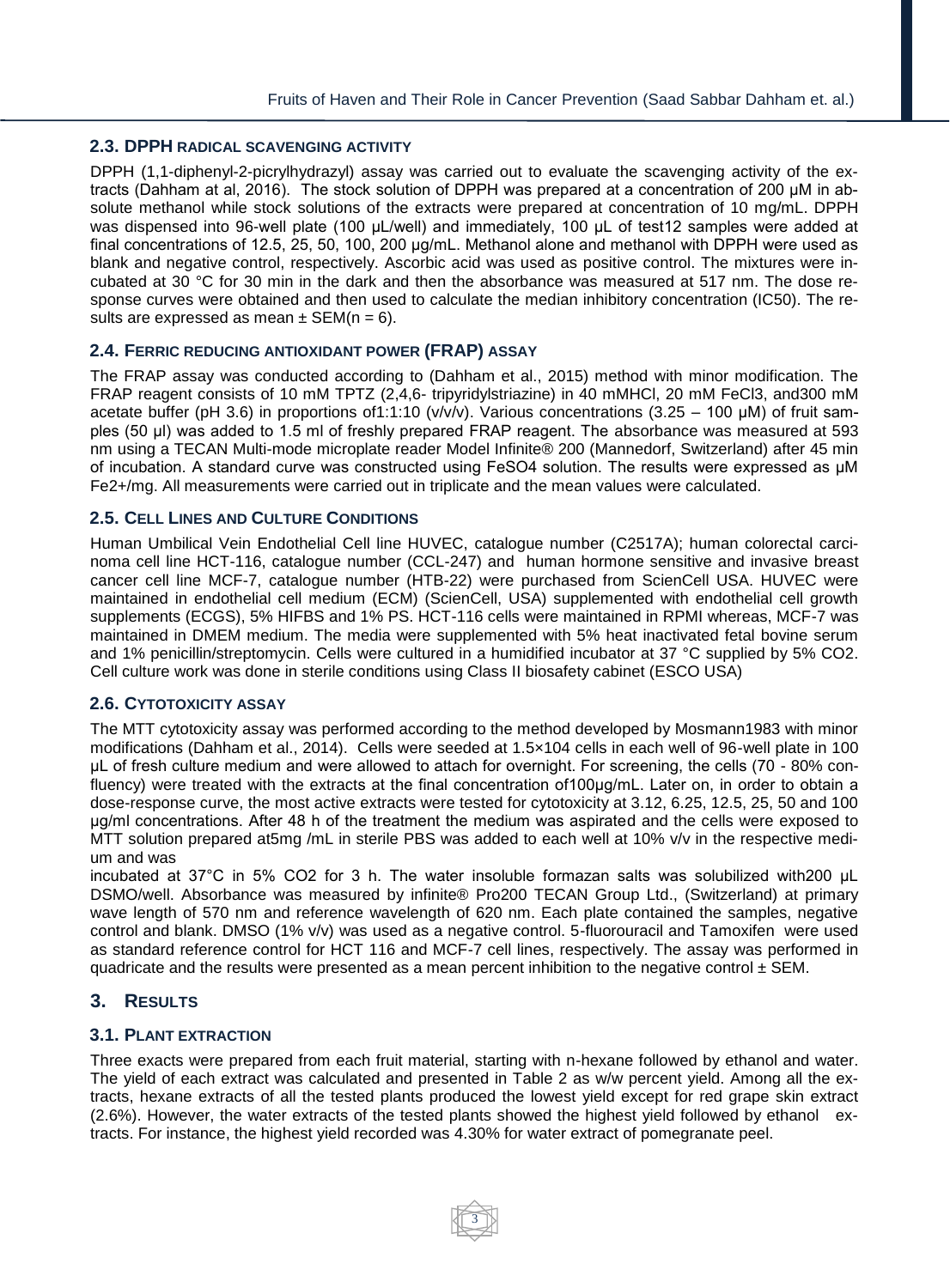



#### **3.2. ANTIOXIDANT ACTIVITY**

The result of radical scavenging capability of fruit extracts which was determined by DPPH and FRAPS scavenging methods is depicted in Table 1. In general, the extracts prepared from ethanol demonstrated the most potent antioxidant activity, whereas the extracts prepared from the solvent hexane displayed poor or moderate DPPH and FRAP scavenging activity. Among the tested fruits, pomegranate peel exhibited significant (p<0.01) antioxidant activity as lowest IC50 values were calculated for ethanol extract (IC50 =  $6.06$ ) μg/ml). Moreover, red grape skin and olive for ethanol extract also demonstrated significant (p<0.05) with IC50 values 9.60, 10.11 μg/ml, respectively. For water extracts of combined 1:7 fig+ olive showed the highest value with (IC50 = 12.01 μg/ml), the other fruit extract for n-hexane displayed either moderate or insignificant DPPH scavenging activity. Similarly, the ethanol extract of pomegranate peel demonstrated remarkable FRAP radical scavenging effect with IC50 10.20 μM of Fe2+/mg.(Table 1).

#### **3.3. ANTI-PROLIFERATIVE EFFECT OF THE EXTRACTS AGAINST CANCER CELLS**

The MTT assay was used to screen the possible cytotoxic activity of 33 extracts against two human cancer cells lines (HCT-116 and MCF-7) and one normal cell lines (HUVEC ) .For screening, the cells were treated with the extracts at 50 μg/mL concentration. The extracts with more than 60% inhibition of cell proliferation were considered as active extracts. Hexane extracts of pomegranateexhibited the highest cytotoxicity on all the tested cell lines, while hexane and ethanol extracts of fig and red grape seed showed selective antiproliferative effect against colon cancer cell line (HCT116) with 61.43 and 74.01.%, respectively. Moreover, the ethanol extract of red grape seed showed selective cytotoxicity towards HCT-116 and MCF-7 with 65.33 and 60.03%. respectively. Interestingly, all the extracts of the fruit showed poor cytotoxicity against the normal cell line (Table 2). Moreover, the combination of fig and olive 1:7 which based on the mentioned criteria of Quran, were fig has mentioned only one time. Whereas, olive cited seven time. However the combined extract of n-hexan exhibited selective cytotoxicity against MCF-7 with 62.40%. The morphological alteration of the treated cancer cells presented clear evidence of significant cytotoxicity of some fruit extracts. Figure 2 showed the treated cells with vehicle (1% DMSO) displayed a compact monolayer of aggressively growing cancer cells with prominent nuclei and intact cell membrane. Whereas the images taken from the extracts treated group showed a severe reduction in the number of cells because of the anti-proliferative activity of the extracts. In addition, the extracts strictly affected the pseudopodial projections the cells which rendered

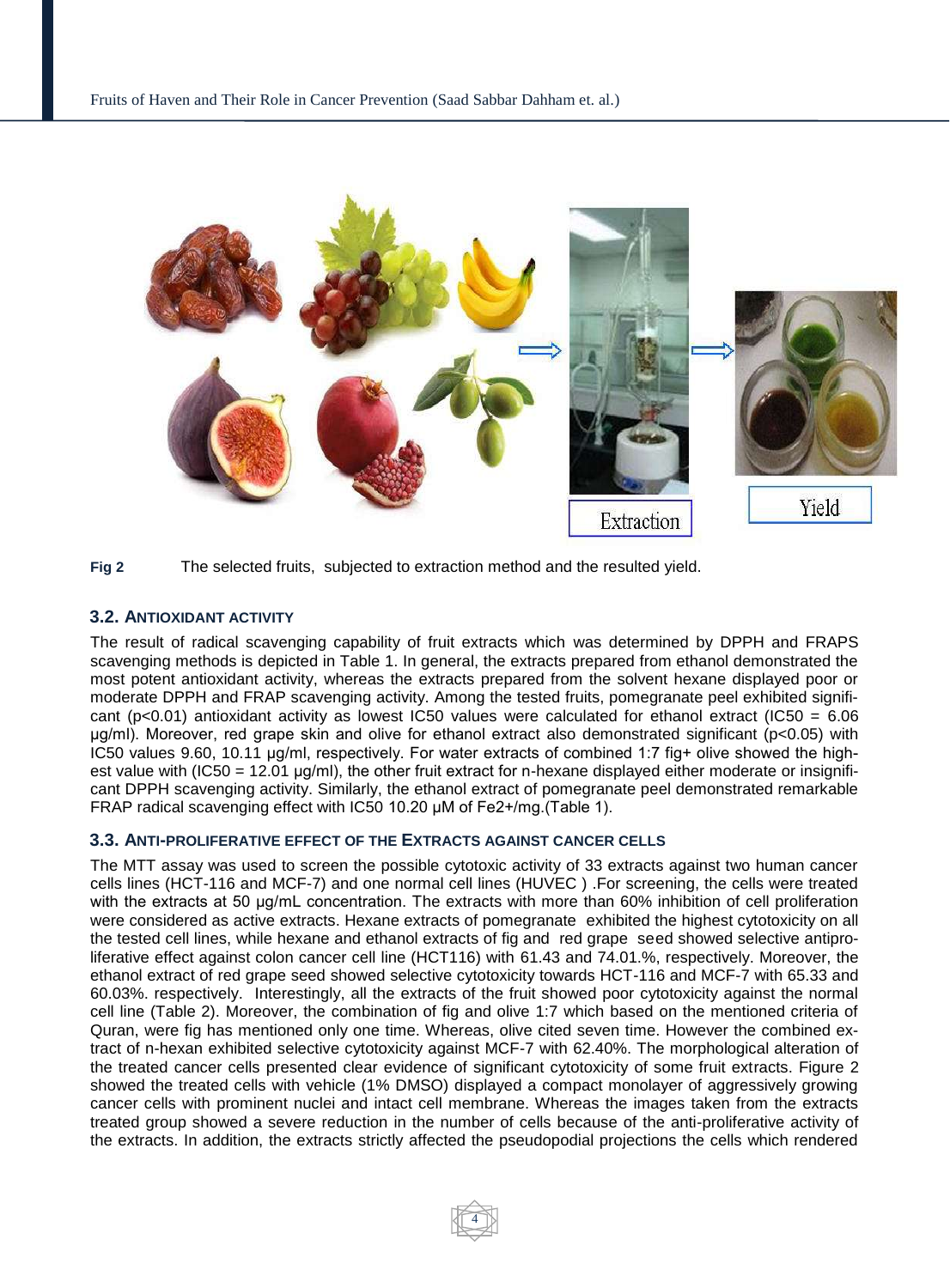the cells no adherent and become round shaped. Interestingly, all the extracts studied showed either poor or no sign of cytotoxicity towards the normal cell line (HUVEC), which used as the model cell line for the normal human cells.

# Treatment with active extracts



Fig 2. Effect of selected fruit extracts on cellular morphology of human cancer and normal cell lines. Photomicrographic images of cancer cell lines, taken under an inverted phase-contrast

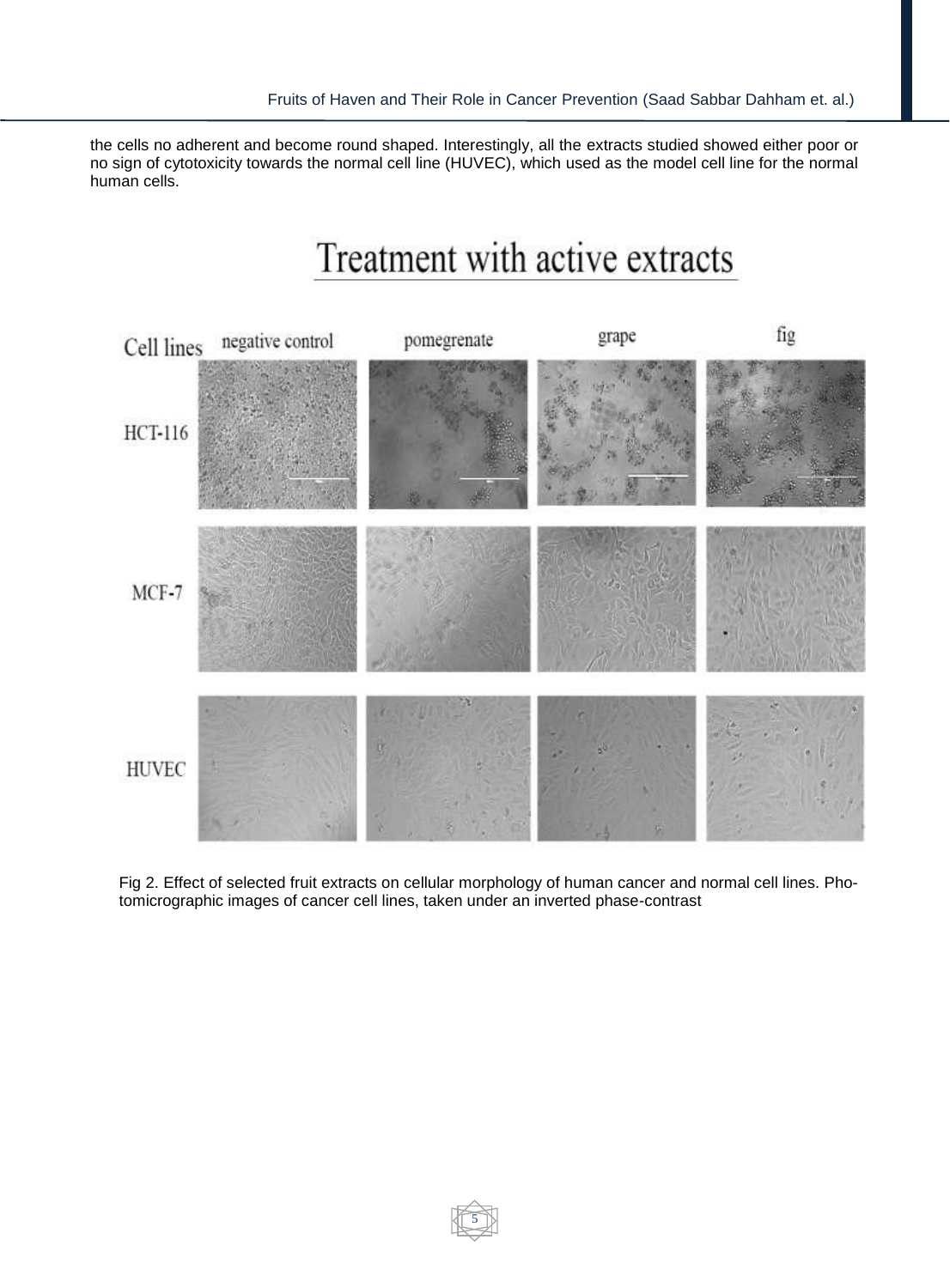| <b>Fruits</b> | Part  | solvent | Yield      | <b>DPPH</b>           | <b>FRAP</b> |
|---------------|-------|---------|------------|-----------------------|-------------|
|               | used  |         | (%)        | (IC50)<br>$\mu$ g/ml) | (µmol       |
|               |       |         | $Fe2+/mg)$ |                       |             |
|               | peel  | n-Hexan | 1.25       | 552.60                | 59.15       |
| <b>Banana</b> |       | Ethanol | 0.9        | 19.10                 | 55.10       |
|               |       | Water   | 2.25       | 54.11                 | 79.28       |
|               |       |         |            |                       |             |
|               | Fruit | n-Hexan | 1.67       | 482.21                | 53.11       |
|               |       | Ethanol | 1.05       | 123.07                | 46.40       |
|               |       | Water   | 3.90       | 151.09                | 190.50      |
| <b>Dates</b>  | Fruit | n-Hexan | 1.50       | 120.05                | 33.13       |
|               |       | Ethanol | 1.93       | 18.34                 | 43.06       |
|               |       | Water   | 2.55       | 33.12                 | 38.09       |
| Fig           | Fruit | n-Hexan | 1.10       | 70.50                 | 120.90      |
|               |       | Ethanol | 2.8        | 16.09                 | 20.42       |
|               |       | Water   | 3.7        | 22.10                 | 50.30       |
| Grape (red)   | Skin  | n-Hexan | 2.06       | 18.35                 | 163.01      |
|               |       | Ethanol | 1.95       | 9.60                  | 95.20       |
|               |       | Water   | 3.55       | 16.25                 | 71.33       |
|               |       |         |            |                       |             |
|               | Seed  | n-Hexan | 1.22       | 32.46                 | 40.61       |
|               |       | Ethanol | 1.95       | 11.53                 | 22.03       |
|               |       | Water   | 0.9        | 22.50                 | 66.89       |
| (white)       | Skin  | n-Hexan | 0.92       | 32.12                 | 17.90       |
|               |       | Ethanol | 2.42       | 20.52                 | 29.27       |
|               |       | Water   | 1.67       | 19.10                 | 14.19       |
|               |       |         |            |                       |             |
| Olive         | Skin  | n-Hexan | 0.45       | 90.10                 | 21.41       |
|               |       | Ethanol | 1.00       | 10.11                 | 13.21       |
|               |       | Water   | 2.34       | 13.09                 | 33.02       |
| Pomegranate   | Peel  | n-Hexan | 1.32       | 53.49                 | 26.76       |
|               |       | Ethanol | 1.14       | 6.06                  | 10.20       |
|               |       | Water   | 4.30       | 12.80                 | 27.54       |
|               |       |         |            |                       |             |
|               | Seed  | n-Hexan | 0.69       | 67.92                 | 160.09      |
|               |       | Ethanol | 1.50       | 23.30                 | 88.52       |
|               |       | Water   | 1.99       | 34.06                 | 73.11       |
| Fig +Olive    |       | n-Hexan | 0.50       | 23.20                 | 19.50       |
| 1:7           |       | Ethanol | 1.43       | 11.05                 | 13.49       |
|               |       | Water   | 2.59       | 12.01                 | 20.18       |

# **Table 1. Yield and antioxidant activity of different extract of the selected fruits**

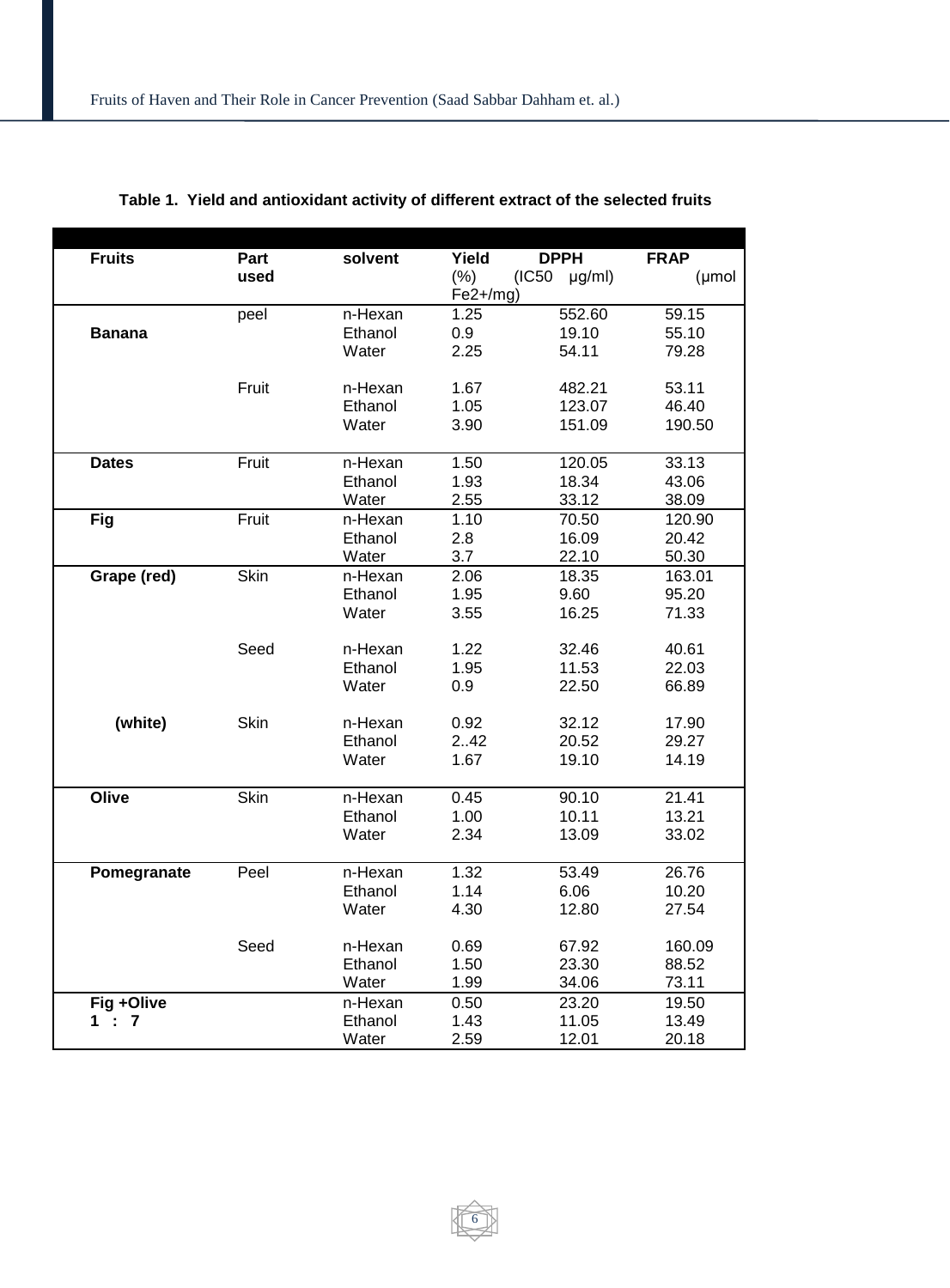| <b>Fruits</b> | Part        | solvent | % inhibition of cell proliferation |       |              |
|---------------|-------------|---------|------------------------------------|-------|--------------|
|               | used        |         |                                    |       |              |
|               |             |         | HCT-                               | MCF-7 | <b>HUVEC</b> |
|               |             |         | 116                                |       |              |
|               | peel        | n-Hexan | 52.04                              | 19.22 | 6.92         |
| <b>Banana</b> |             | Ethanol | 16.14                              | 44.62 | 20.12        |
|               |             | Water   | 11.80                              | 20.53 | 4.65         |
|               |             |         |                                    |       |              |
|               | Fruit       | n-Hexan | 23.76                              | 48.21 | 5.11         |
|               |             | Ethanol | 18.20                              | 12.07 | 4.40         |
|               |             | Water   | 11.42                              | 15.09 | 1.50         |
|               |             |         |                                    |       |              |
| <b>Dates</b>  | Fruit       | n-Hexan | 58.60                              | 39.20 | 6.43         |
|               |             | Ethanol | 46.23                              | 22.31 | 4.50         |
|               |             | Water   | 17.93                              | 7.66  | 3.05         |
| <b>Fig</b>    | Fruit       | n-Hexan | 61.43                              | 50.10 | 7.70         |
|               |             | Ethanol | 47.85                              | 34.06 | 5.84         |
|               |             | Water   | 38.09                              | 30.15 | 5.55         |
| Grape (red)   | Skin        | n-Hexan | 55.20                              | 63.89 | 8.50         |
|               |             | Ethanol | 58.10                              | 43.74 | 10.51        |
|               |             | Water   | 48.12                              | 52.15 | 7.33         |
|               |             |         |                                    |       |              |
|               | Seed        | n-Hexan | 74.01                              | 30.16 | 15.60        |
|               |             | Ethanol | 65.33                              | 60.09 | 9.03         |
|               |             | Water   | 39.40                              | 22.50 | 6.20         |
|               |             |         |                                    |       |              |
| (white)       | Skin        | n-Hexan | 45.59                              | 50.19 | 7.90         |
|               |             | Ethanol | 39.04                              | 38.52 | 9.22         |
|               |             | Water   | 25.60                              | 19.10 | 4.12         |
| Olive         | <b>Skin</b> | n-Hexan | 48.40                              | 55.10 | 7.41         |
|               |             | Ethanol | 39.05                              | 30.71 | 5.99         |
|               |             | Water   | 22.80                              | 10.00 | 3.08         |
|               |             |         |                                    |       |              |
| Pomegranate   | Peel        | n-Hexan | 83.98                              | 62.55 | 14.50        |
|               |             | Ethanol | 65.10                              | 57.09 | 10.20        |
|               |             | Water   | 41.80                              | 38.15 | 5.91         |
|               |             |         |                                    |       |              |
|               | Seed        | n-Hexan | 52.64                              | 60.23 | 16.03        |
|               |             | Ethanol | 42.10                              | 51.19 | 8.52         |
|               |             | Water   | 26.07                              | 34.50 | 6.11         |
| Fig +Olive    |             | n-Hexan | 60.20                              | 62.40 | 5.31         |
| 1 : 7         |             | Ethanol | 52.35                              | 34.15 | 6.49         |
|               |             | Water   | 25.12                              | 16.12 | 4.18         |

7

# **Table 2. Cytotoxic effect of different extracts of the selected fruits**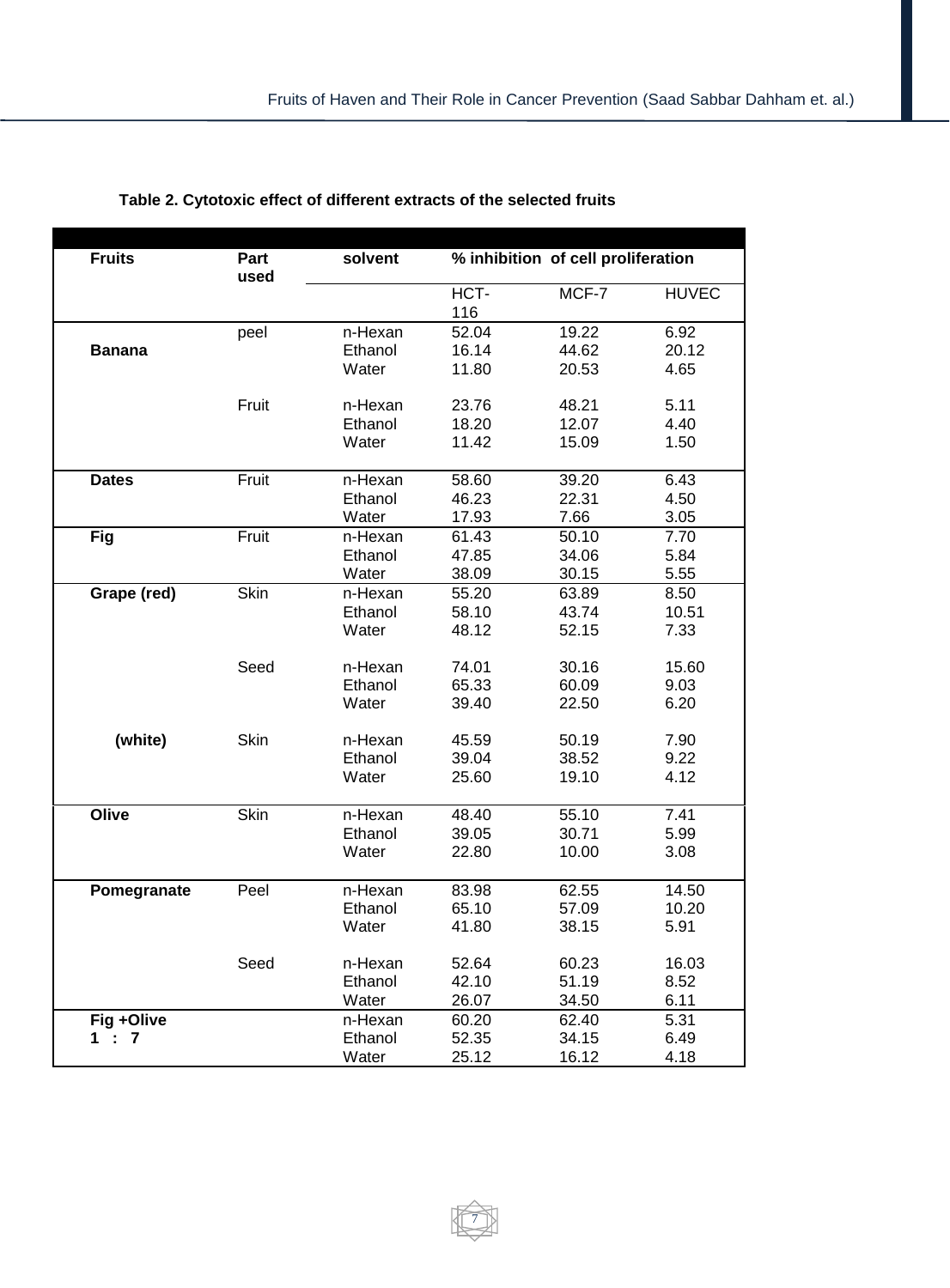#### **4. DISCUSSION**

Fruits and their constituents represented an important element for human over the centuries. The impact of the fruits was also acknowledged in the Holy Qur'an which mentioned the beneficial effects of several fruit such as grape, dates, fig, olive and pomegranate. Prophet Muhammad (PBUM) recommended these fruit for different use. For instance, prophet mentioned about fig "*If I had to mention a fruit that descended from paradise I would say this is it because the paradisiacal fruits do not have pits. . .eat from these fruits for they prevent hemorrhoids, prevent piles and help gout*." (Zaid et al., 2011). Recently studies on fig *Ficus carica* showed antioxidant, immunostimulant, antimicrobial, anticancer and anti-inflammatory activities (Yang et al., 2009; Jeong et al., 2009; Lansky et al., 2008). Modern research studies showed that the grape, olive and pomegranate exhibited dynamic therapeutic application in cardioprotective effects, cancer prevention, antidiabetic and neuroprotective property (Yadav et al., 2009; Boskou, 2010; Jurenka, 2008). These disease is the most leading cause of morbidity and mortality worldwide, cancer is responsible for 6 million death annually (Amin and Mousa, 2007). In the cancer war, medicine has relied on the toxic compound (Blagosklonny, 2005). Unfortunately , the cytotoxicity properties of most chemotherapy drug is nonspecific and therefore do not distinguish between normal healthy cells and tumor cells , these events has lead to inappropriate and toxic therapeutic agents with a wide range of side effect that limit the maximum tolerated doses and the minimum effective doses of chemotherapy. In the present study, 33 extract were selected and extracted by using sequential extraction method with 3 solvents of different polarity. This study aimed to evaluate the anticancer and antioxidant activities of 6 Quranic fruits. MTT assay was used to assess the anticarciogenic properties of the fruit extract; this assay provides a preliminary method for determination of cell's viability via mitochondrial activity in living cells.

The results of the cytotoxic assay showed that among all the extracts, the highly non-polar solvent extract i.e., hexane extract exhibited higher cytotoxic activity than the other solvent extract ( ethanol and water) Among the 6 fruit, the hexane and ethanol extracts of pomegranate *Punica granatum* showed most potent anti-proliferative effect on all the tested cancer cell lines.

Consistently the grape extract, both skin and seed non-polar and polar extract displayed selective cytotoxicity towards hormone dependent breast cancer cell line (MCF-7), and colon cancer cell line (HCT116).however, Non-polar extracts of fig exhibited significant inhibitory effect against the colon cancer cell line (HCT116). Interestingly, the combined extracts of fig and olive 1:7 showed a selective activity against (MCF-7). Noteworthily, the extracts of the most effective fruit ( pomegranate, grape, fig ) did not produced significant cytotoxicity against normal cell line (HUVEC). Altogether, the most biologically active fruit which showed significant cytotoxicity toward cancer cell lines as well as antioxidant activity were the pomegranate peel and grape seed. These findings conferm that the pomegranate fruit provide an inexhaustible source of many therapeutic application, as our previous study revealed the potent antimicrobial activity of *Punica granatum* (Dahham et al., 2010). The present study confirmed that the extracts of pomegranate, grape and fig ) demonstrated selective cytotoxicity against human breast and colon cancer cell lines while being less cytotoxic against the normal cell. The selectivity may attributed to the substances interact with special cancer-associated receptors which can stimulate apoptosis mechanism that cause cancer cell death (Hacker, 2000). The microscope image of the treated HCT-116 and MCF-7 cells displayed typical signs of apoptosis such as cell membrane blebbing, nuclear condensation and crescent shaped nuclei (Figure 2). The results of the present study could be very helpful as preliminary data in the search for new anticancer and antioxedant compounds from the tested fruit . These fruits have the potential to be chemically standardized and used as herbal medicines or developed into pharmaceutical drugs for the treatment of various diseases.

# **5. CONCLUSION:**

In conclusion the differences and similarities of the fruit properties were described in Quran "*he sends down water from the sky, and with it we bring forth the plant of every thing. from these we bring forth green foliage and composite grain, palmtrees laden with clusters of dates within reach, vineyards and olive groves and pomegranates alike and unlike. behold their fruits when they bear fruit and ripen. surely, in these there are signs for a nation who believe*" (Qur'an 6:99). The present study revealed that among the six fruits (pomegranate *Punica granatum*, grape *Vitis vinifera* and fig *Ficus carica* ) *found* to be most biologically effective extract with significant cytotoxic effects and antioxidant activity. the selectivity and diversity of the fruits result

8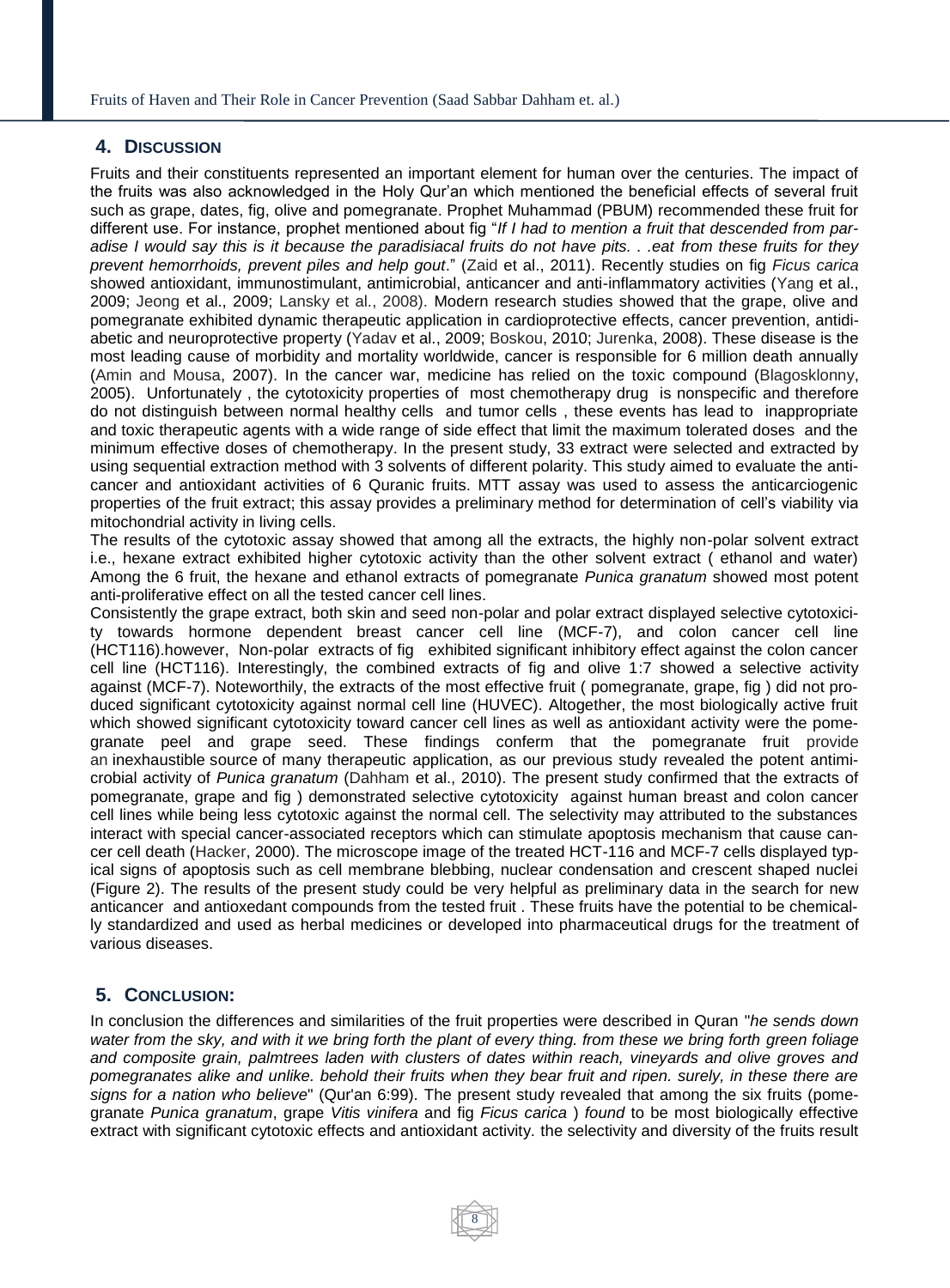in this study were clearly compatible with the above verses (Qur'an 6:99). Were different extracts showed different activities

Furthermore, the extracts of these fruits displayed either negligible or no signs of cytotoxicity against the tested human normal cell , these fruit extract could be as promising candidates for the development of novel chemopreventive or chemotherapeutic formulations with no side effects. The results obtained in the present study justify the traditional use of these gifted fruits in health care system.

### **REFERENCES**

- Ahmad, M., Zafar, M., & Sultana, S. (2009). Salvadora persica, Tamarix aphylla and Zizyphus mauritiana-Three Woody Plant Species Mentioned in Holy Quran and Ahadith and Their Ethnobotanical Uses in North Western Part (DI Khan) of Pakistan. *Pakistan Journal of Nutrition*, *8*(5), 542-547.
- Amin, A., & Mousa, M. (2007). Merits of anti-cancer plants from the Arabian Gulf region. *Cancer therapy*, *5*, 55-66.
- Azaizeh, H., Saad, B., Cooper, E., & Said, O. (2010). Traditional Arabic and Islamic medicine, a re-emerging health aid. *Evidence-Based Complementary and Alternative Medicine*, *7*(4), 419-424
- Blagosklonny, M.V.(2005). Carcinogenesis,cancer therapy and chemoprevention. *Cell Death & Differentiation*, *12*(6), 592-602. Boskou, D. (Ed.). (2010). *Olive Oil: Minor Constituents and Health*. CRC Press.
- Covas, M. I. (2008). Bioactive effects of olive oil phenolic compounds in humans: reduction of heart disease factors and oxidative damage.*Inflammopharmacology*, *16*(5), 216-218.
- Dahham, S. S., Ali, M. N., Tabassum, H., & Khan, M. (2010). Studies on antibacterial and antifungal activity of pomegranate (Punica granatum L.). *American-Eurasian Journal of Agricultural & Environmental Sciences*, *9*(3), 273-281.
- Dahham, S. S., Ahamed, M. B. K., Saghir, S. M., Alsuede, F. S., Iqbal, M. A., & Majid, A. M. S. A. (2014). Bioactive essential oils from Aquilaria crassna for cancer prevention and treatment. Glob. J. Adv. Pure Appl. Sci, 4, 2631.
- Dahham, S. S., Tabana, Y. M., Iqbal, M. A., Ahamed, M. B., Ezzat, M. O., Majid, A. S., & Majid, A. M. (2015). The Anticancer, Antioxidant and Antimicrobial Properties of the Sesquiterpene β-Caryophyllene from the Essential Oil of Aquilaria crassna. Molecules, 20(7), 11808-11829.
- Dahham, S.S , Al-Rawi, S.S., Ibrahim, A.H. and Majid, A.S.A., (2016). Antioxidant, anticancer, apoptosis properties and chemical composition of black truffle Terfezia claveryi. Saudi Journal of Biological Sciences (2016), <http://dx.doi.org/10.1016/j.sjbs.2016.01.031>
- Dai, Q., Borenstein, A. R., Wu, Y., Jackson, J. C., & Larson, E. B. (2006). Fruit and Vegetable Juices and Alzheimer's Disease: The *Kame* Project. *The American journal of medicine*, *119*(9), 751-759.
- Häcker, G. (2000). The morphology of apoptosis. *Cell and tissue research*,*301*(1), 5-17.
- Hong, Y. J., Tomas-Barberan, F. A., Kader, A. A., & Mitchell, A. E. (2006). The flavonoid glycosides and procyanidin composition of Deglet Noor dates (Phoenix dactylifera). *Journal of agricultural and food chemistry*, *54*(6), 2405- 2411.
- Hung, H. C., Joshipura, K. J., Jiang, R., Hu, F. B., Hunter, D., Smith-Warner, S. A., . & Willett, W. C. (2004). Fruit and vegetable intake and risk of major chronic disease. *Journal of the National Cancer Institute*, *96*(21), 1577-1584
- Huang, W. Y., Cai, Y. Z., & Zhang, Y. (2009). Natural phenolic compounds from medicinal herbs and dietary plants: potential use for cancer prevention. *Nutrition and cancer*, *62*(1), 1-20.
- Jeong, M. R., Kim, H. Y., & Cha, J. D. (2009). Antimicrobial activity of methanol extract from Ficus carica leaves against oral bacteria. *Journal of Bacteriology and Virology*, *39*(2), 97-102.
- Jurenka, J. S. (2008). Therapeutic applications of pomegranate (Punica granatum L.): a review. *Alternative medicine review: a journal of clinical therapeutic*, *13*(2), 128-144.

9